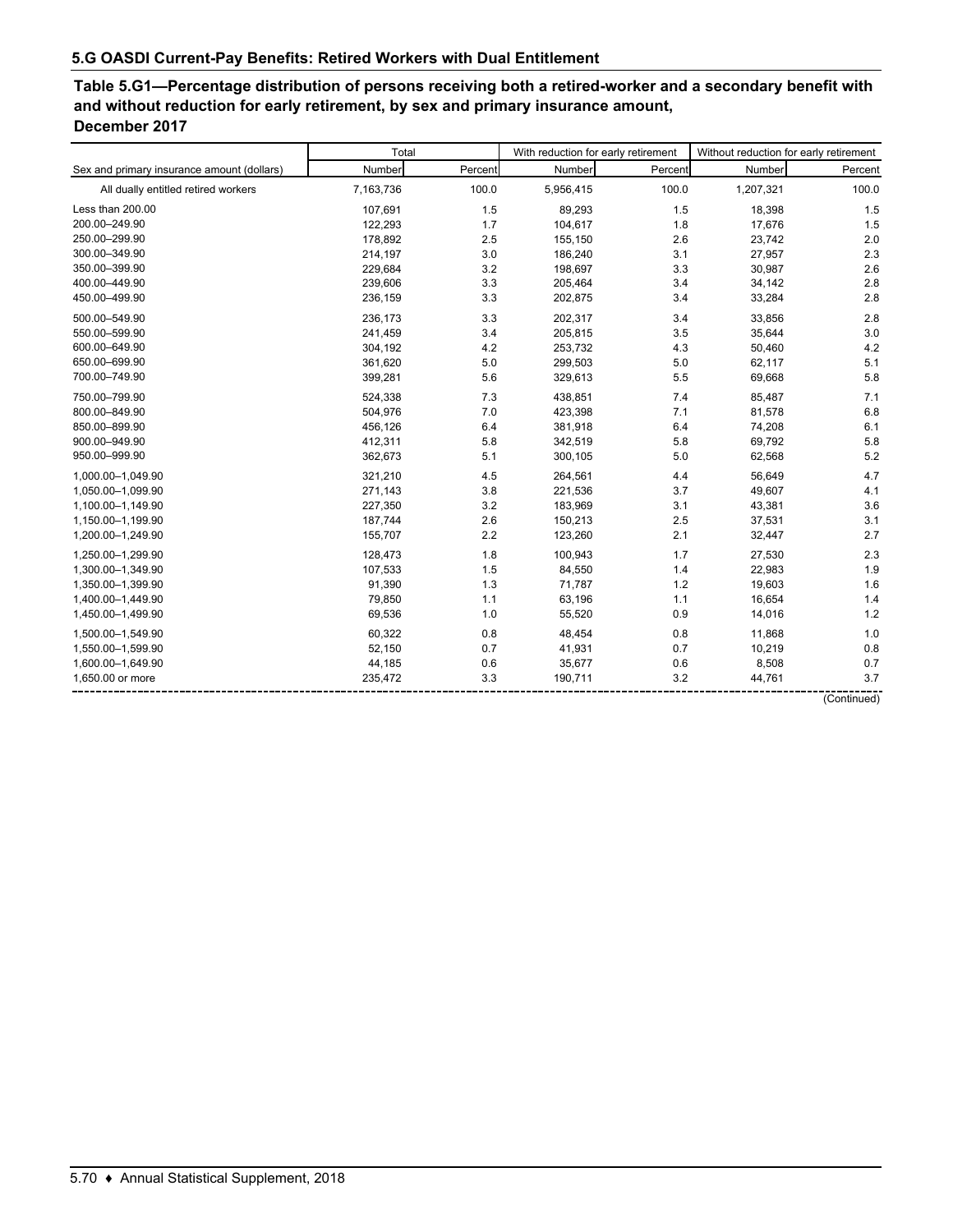# **Table 5.G1—Percentage distribution of persons receiving both a retired-worker and a secondary benefit with and without reduction for early retirement, by sex and primary insurance amount, December 2017—***Continued*

|                                            | Total   |         | With reduction for early retirement |         | Without reduction for early retirement |             |  |
|--------------------------------------------|---------|---------|-------------------------------------|---------|----------------------------------------|-------------|--|
| Sex and primary insurance amount (dollars) | Number  | Percent | Number                              | Percent | Number                                 | Percent     |  |
| Men                                        | 235,581 | 100.0   | 183,458                             | 100.0   | 52,123                                 | 100.0       |  |
| Less than 200.00                           | 3,830   | 1.6     | 2,231                               | 1.2     | 1,599                                  | 3.1         |  |
| 200.00-249.90                              | 3,554   | 1.5     | 2,356                               | 1.3     | 1,198                                  | 2.3         |  |
| 250.00-299.90                              | 4,436   | 1.9     | 3,136                               | 1.7     | 1,300                                  | 2.5         |  |
| 300.00-349.90                              | 5,298   | 2.2     | 3,869                               | 2.1     | 1,429                                  | 2.7         |  |
| 350.00-399.90                              | 5,629   | 2.4     | 4,128                               | 2.3     | 1,501                                  | 2.9         |  |
| 400.00-449.90                              | 5,770   | 2.4     | 4,310                               | 2.3     | 1,460                                  | 2.8         |  |
| 450.00-499.90                              | 5,205   | 2.2     | 3,897                               | 2.1     | 1,308                                  | 2.5         |  |
| 500.00-549.90                              | 5,157   | 2.2     | 3,913                               | 2.1     | 1,244                                  | 2.4         |  |
| 550.00-599.90                              | 5,121   | 2.2     | 3,916                               | 2.1     | 1,205                                  | 2.3         |  |
| 600.00-649.90                              | 5,694   | 2.4     | 4,160                               | 2.3     | 1,534                                  | 2.9         |  |
| 650.00-699.90                              | 6,642   | 2.8     | 4,784                               | 2.6     | 1,858                                  | 3.6         |  |
| 700.00-749.90                              | 7,298   | 3.1     | 5,256                               | 2.9     | 2,042                                  | 3.9         |  |
| 750.00-799.90                              | 11,122  | 4.7     | 8,350                               | 4.6     | 2,772                                  | 5.3         |  |
| 800.00-849.90                              | 11,427  | 4.9     | 8,644                               | 4.7     | 2,783                                  | 5.3         |  |
| 850.00-899.90                              | 10,885  | 4.6     | 8,398                               | 4.6     | 2,487                                  | 4.8         |  |
| 900.00-949.90                              | 10,511  | 4.5     | 7,958                               | 4.3     | 2,553                                  | 4.9         |  |
| 950.00-999.90                              | 9,850   | 4.2     | 7,540                               | 4.1     | 2,310                                  | 4.4         |  |
| 1,000.00-1,049.90                          | 9,113   | 3.9     | 6,931                               | 3.8     | 2,182                                  | 4.2         |  |
| 1,050.00-1,099.90                          | 8,126   | 3.4     | 6,266                               | 3.4     | 1,860                                  | 3.6         |  |
| 1,100.00-1,149.90                          | 7,109   | 3.0     | 5,481                               | 3.0     | 1,628                                  | 3.1         |  |
| 1,150.00-1,199.90                          | 6,617   | 2.8     | 5,156                               | 2.8     | 1,461                                  | 2.8         |  |
| 1,200.00-1,249.90                          | 6,047   | 2.6     | 4,739                               | 2.6     | 1,308                                  | 2.5         |  |
| 1,250.00-1,299.90                          | 5,647   | 2.4     | 4,465                               | 2.4     | 1,182                                  | 2.3         |  |
| 1,300.00-1,349.90                          | 5,419   | 2.3     | 4,346                               | 2.4     | 1,073                                  | 2.1         |  |
| 1,350.00-1,399.90                          | 5,171   | 2.2     | 4,119                               | 2.2     | 1,052                                  | 2.0         |  |
| 1,400.00-1,449.90                          | 5,107   | 2.2     | 4,184                               | 2.3     | 923                                    | 1.8         |  |
| 1,450.00-1,499.90                          | 5,068   | 2.2     | 4,144                               | 2.3     | 924                                    | 1.8         |  |
| 1,500.00-1,549.90                          | 4,949   | 2.1     | 4,141                               | 2.3     | 808                                    | 1.6         |  |
| 1,550.00-1,599.90                          | 4,859   | 2.1     | 4,128                               | 2.3     | 731                                    | 1.4         |  |
| 1,600.00-1,649.90                          | 4,596   | 2.0     | 3,860                               | 2.1     | 736                                    | 1.4         |  |
| 1,650.00 or more                           | 40,324  | 17.1    | 34,652                              | 18.9    | 5,672                                  | 10.9        |  |
|                                            |         |         |                                     |         |                                        | (Continued) |  |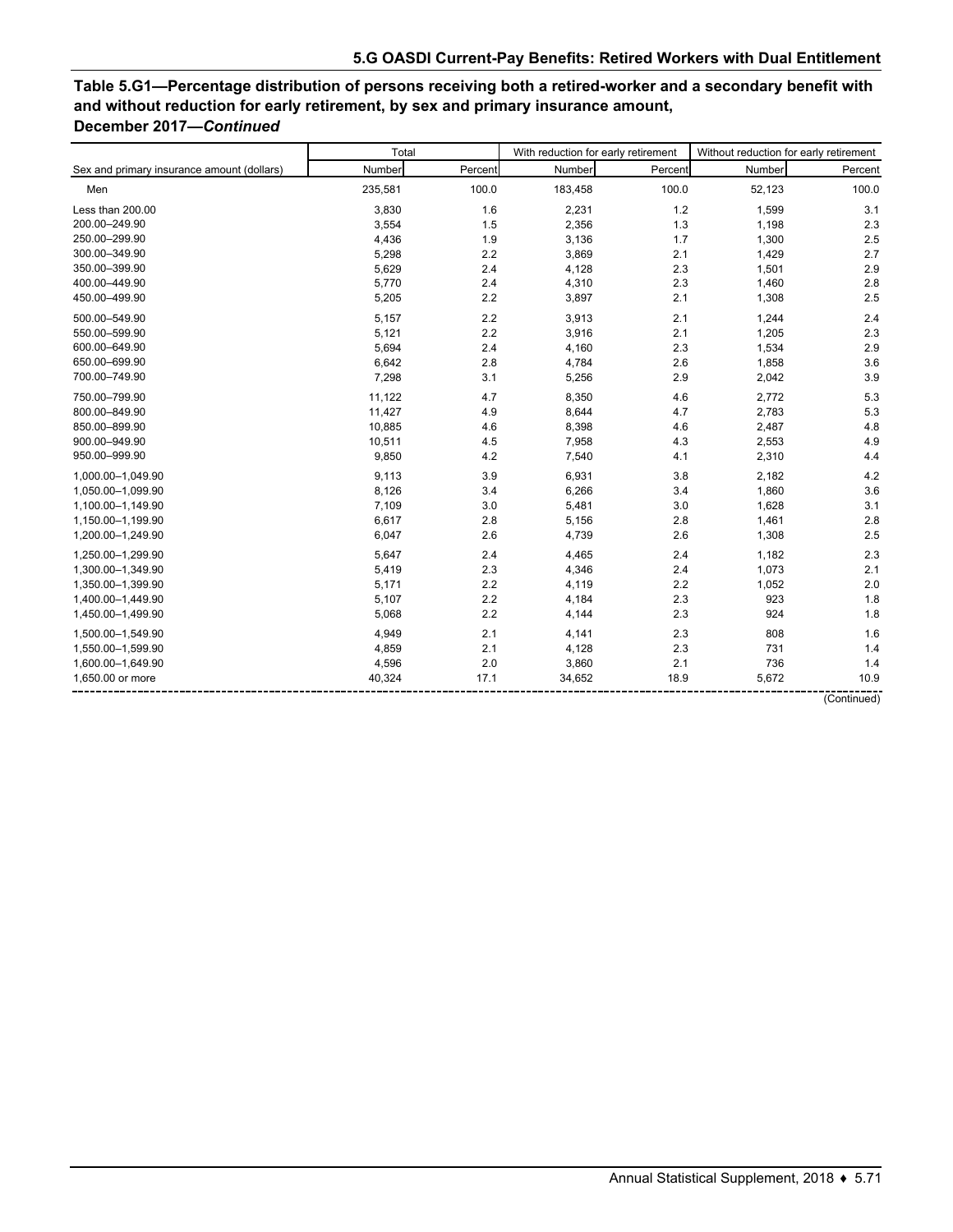# **Table 5.G1—Percentage distribution of persons receiving both a retired-worker and a secondary benefit with and without reduction for early retirement, by sex and primary insurance amount, December 2017—***Continued*

|                                            | Total     |         | With reduction for early retirement |         | Without reduction for early retirement |         |  |
|--------------------------------------------|-----------|---------|-------------------------------------|---------|----------------------------------------|---------|--|
| Sex and primary insurance amount (dollars) | Number    | Percent | Number                              | Percent | Number                                 | Percent |  |
| Women                                      | 6,928,155 | 100.0   | 5,772,957                           | 100.0   | 1,155,198                              | 100.0   |  |
| Less than 200.00                           | 103,861   | 1.5     | 87,062                              | 1.5     | 16,799                                 | 1.5     |  |
| 200.00-249.90                              | 118,739   | 1.7     | 102,261                             | 1.8     | 16,478                                 | 1.4     |  |
| 250.00-299.90                              | 174,456   | 2.5     | 152,014                             | 2.6     | 22,442                                 | 1.9     |  |
| 300.00-349.90                              | 208,899   | 3.0     | 182,371                             | 3.2     | 26,528                                 | 2.3     |  |
| 350.00-399.90                              | 224,055   | 3.2     | 194,569                             | 3.4     | 29,486                                 | 2.6     |  |
| 400.00-449.90                              | 233,836   | 3.4     | 201,154                             | 3.5     | 32,682                                 | 2.8     |  |
| 450.00-499.90                              | 230,954   | 3.3     | 198,978                             | 3.4     | 31,976                                 | 2.8     |  |
| 500.00-549.90                              | 231,016   | 3.3     | 198,404                             | 3.4     | 32,612                                 | 2.8     |  |
| 550.00-599.90                              | 236,338   | 3.4     | 201,899                             | 3.5     | 34,439                                 | 3.0     |  |
| 600.00-649.90                              | 298,498   | 4.3     | 249,572                             | 4.3     | 48,926                                 | 4.2     |  |
| 650.00-699.90                              | 354,978   | 5.1     | 294,719                             | 5.1     | 60,259                                 | 5.2     |  |
| 700.00-749.90                              | 391,983   | 5.7     | 324,357                             | 5.6     | 67,626                                 | 5.9     |  |
| 750.00-799.90                              | 513,216   | 7.4     | 430,501                             | 7.5     | 82,715                                 | 7.2     |  |
| 800.00-849.90                              | 493,549   | 7.1     | 414,754                             | 7.2     | 78,795                                 | 6.8     |  |
| 850.00-899.90                              | 445,241   | 6.4     | 373,520                             | 6.5     | 71,721                                 | 6.2     |  |
| 900.00-949.90                              | 401,800   | 5.8     | 334,561                             | 5.8     | 67,239                                 | 5.8     |  |
| 950.00-999.90                              | 352,823   | 5.1     | 292,565                             | 5.1     | 60,258                                 | 5.2     |  |
| 1,000.00-1,049.90                          | 312,097   | 4.5     | 257,630                             | 4.5     | 54,467                                 | 4.7     |  |
| 1,050.00-1,099.90                          | 263,017   | 3.8     | 215,270                             | 3.7     | 47,747                                 | 4.1     |  |
| 1,100.00-1,149.90                          | 220,241   | 3.2     | 178,488                             | 3.1     | 41,753                                 | 3.6     |  |
| 1,150.00-1,199.90                          | 181,127   | 2.6     | 145,057                             | 2.5     | 36,070                                 | 3.1     |  |
| 1,200.00-1,249.90                          | 149,660   | 2.2     | 118,521                             | 2.1     | 31,139                                 | 2.7     |  |
| 1.250.00-1.299.90                          | 122,826   | 1.8     | 96,478                              | 1.7     | 26,348                                 | 2.3     |  |
| 1,300.00-1,349.90                          | 102,114   | 1.5     | 80,204                              | 1.4     | 21,910                                 | 1.9     |  |
| 1,350.00-1,399.90                          | 86,219    | 1.2     | 67,668                              | 1.2     | 18,551                                 | 1.6     |  |
| 1,400.00-1,449.90                          | 74,743    | 1.1     | 59,012                              | 1.0     | 15,731                                 | 1.4     |  |
| 1,450.00-1,499.90                          | 64,468    | 0.9     | 51,376                              | 0.9     | 13,092                                 | 1.1     |  |
| 1,500.00-1,549.90                          | 55,373    | 0.8     | 44,313                              | 0.8     | 11,060                                 | 1.0     |  |
| 1,550.00-1,599.90                          | 47,291    | 0.7     | 37,803                              | 0.7     | 9,488                                  | 0.8     |  |
| 1,600.00-1,649.90                          | 39,589    | 0.6     | 31,817                              | 0.6     | 7,772                                  | 0.7     |  |
| 1,650.00 or more                           | 195,148   | 2.8     | 156,059                             | 2.7     | 39,089                                 | 3.4     |  |

SOURCE: Social Security Administration, Master Beneficiary Record, 100 percent data.

NOTE: Totals do not necessarily equal the sum of rounded components.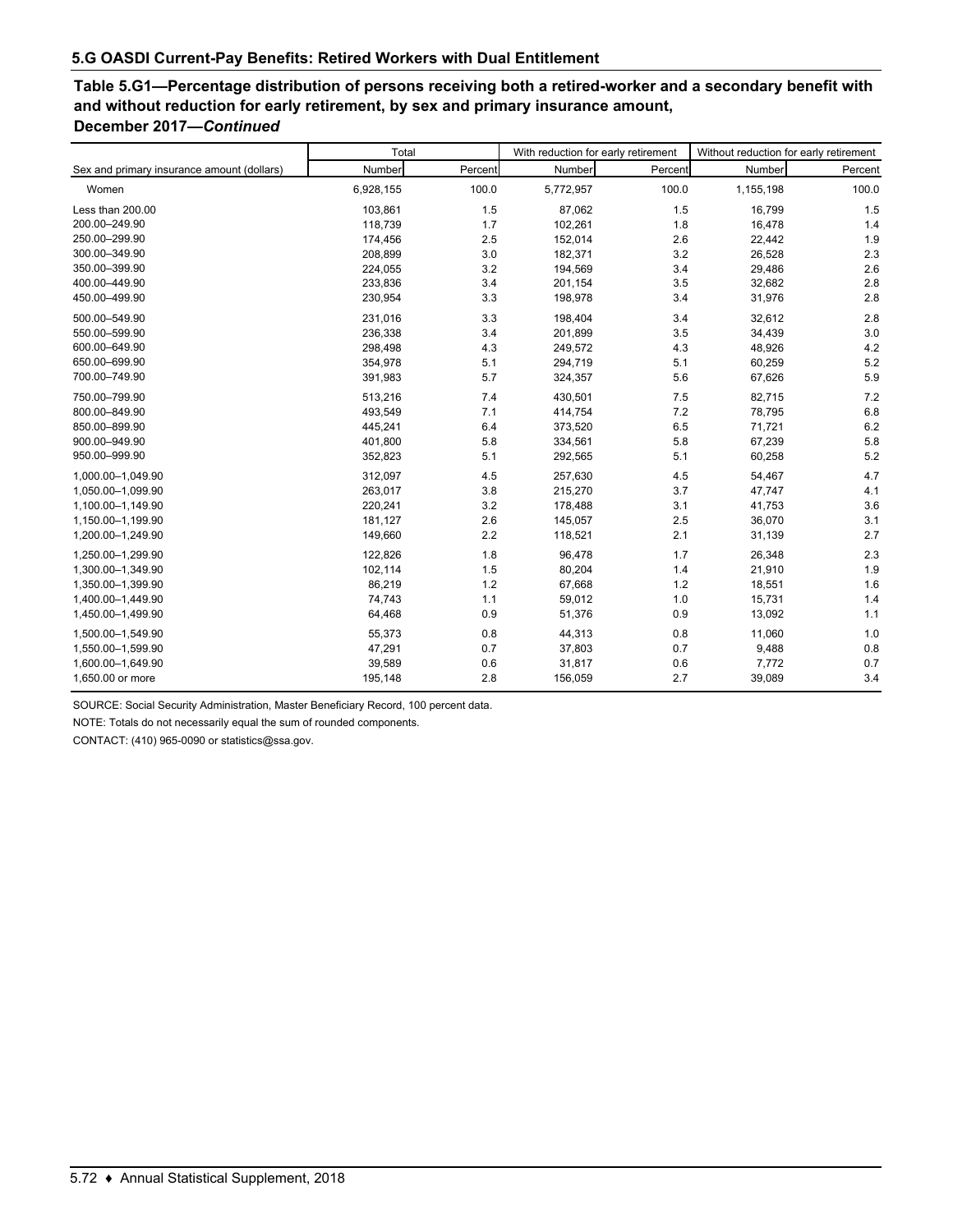### **Table 5.G2—Number receiving both a retired-worker and a secondary benefit, by sex and type of secondary benefit, December 1952–2017**

|      |                          |                          |                          |                          | Women             |                          |                          |                          | Men                      |                          |                          |                |  |
|------|--------------------------|--------------------------|--------------------------|--------------------------|-------------------|--------------------------|--------------------------|--------------------------|--------------------------|--------------------------|--------------------------|----------------|--|
|      |                          |                          | Subtotal                 |                          | Wife's benefit    | Widow's benefit          |                          |                          |                          |                          |                          |                |  |
|      |                          |                          |                          |                          | Percentage        |                          | Percentage               |                          |                          |                          |                          |                |  |
|      |                          |                          | Percentage               |                          | of all women      |                          | of all                   |                          |                          |                          |                          |                |  |
|      |                          |                          | of all                   |                          | entitled to       |                          | women                    |                          |                          |                          |                          |                |  |
|      |                          |                          | women                    |                          | wife's benefit    |                          | entitled to              |                          |                          |                          |                          |                |  |
|      |                          |                          | retired                  |                          | because of        |                          | widow's                  | Parent's                 |                          | Husband's                | Widower's                | Parent's       |  |
| Year | Total                    | Number                   | workers                  | Number                   | age               | <b>Number</b>            | benefit                  | benefit                  | Subtotal                 | benefit                  | benefit                  | benefit        |  |
| 1952 | 36,132                   | 35,402                   | 6.0                      | 14,131                   | $6.0\,$           | 20,850                   | 4.4                      | 421                      | 730                      | 258                      | 83                       | 389            |  |
| 1953 | 54,798                   | 53,631                   | 6.8                      | 23,355                   | 2.7               | 29,668                   | 5.2                      | 608                      | 1,167                    | 529                      | 148                      | 490            |  |
| 1954 | 79,689                   | 77,978                   | 8.0                      | 34,225                   | 3.4               | 42,899                   | 6.3                      | 854                      | 1,711                    | 827                      | 257                      | 627            |  |
| 1955 | 108,551                  | 106,320                  | 8.7                      | 49,637                   | 4.2               | 55,664                   | 7.4                      | 1,019                    | 2,231                    | 1,224                    | 342                      | 665            |  |
| 1956 | 143,284                  | 140,603                  | 9.1                      | 68,766                   | 4.8               | 70,601                   | 7.2                      | 1,236                    | 2,681                    | 1,542                    | 426                      | 713            |  |
| 1957 | 194,501                  | 190,951                  | 9.6                      | 102,522                  | 5.6               | 86,951                   | 7.4                      | 1,478                    | 3,550                    | 2,152                    | 578                      | 820            |  |
| 1958 | 229,599                  | 225,790                  | 9.8                      | 124,504                  | 6.1               | 99,669                   | 7.5                      | 1,617                    | 3,809                    | 2,421                    | 634                      | 754            |  |
| 1959 | 268,900                  | 264,434                  | 10.2                     | 141,831                  | 6.4               | 120,458                  | 8.0                      | 2,145                    | 4,466                    | 2,794                    | 772                      | 900            |  |
| 1960 | 307,736                  | 302,646                  | 10.6                     | 159,032                  | 6.8               | 141,218                  | 8.4                      | 2,396                    | 5,090                    | 3,197                    | 911                      | 982            |  |
| 1961 | 335,243                  | 330,727                  | 10.5                     | 159,587                  | 6.6               | 169,264                  | 9.1                      | 1,876                    | 4,516                    | 2,652                    | 1,090                    | 774            |  |
| 1962 | 427,085                  | 421,535                  | 12.1                     | 204,445                  | 7.9               | 214,371                  | 10.4                     | 2,719                    | 5,550                    | 3,229                    | 1,330                    | 991            |  |
| 1963 | 502,839                  | 496,639                  | 13.2                     | 138,081                  | 8.9               | 255,408                  | 11.3                     | 3,150                    | 6,200                    | 3,597                    | 1,543                    | 1,060          |  |
| 1964 | 577,954                  | 571,144                  | 14.2                     | 269,657                  | 9.9               | 297,929                  | 12.1                     | 3,558                    | 6,810                    | 3,940                    | 1,752                    | 1,118          |  |
| 1965 | 618,730                  | 611,610                  | 14.3                     | $a$ 282,940              | $a_{10.3}$        | <sup>a</sup> 324,930     | $a_{12.3}$               | $a$ 3.740                | $a$ 7,120                | $a_{4,110}$              | $a$ 1,910                | $a$ 1,100      |  |
| 1966 | 706,860                  | 699,080                  | 15.1                     | <sup>a</sup> 315,550     | $a_{11.2}$        | <sup>a</sup> 379,440     | $a$ 13.2                 | $a_{4,090}$              | $a$ 7,780                | $a_{4,470}$              | $a$ 2,260                | $a$ 1,050      |  |
| 1967 | 770,190                  | 760,950                  | 15.7                     | $^4$ 334,200             | $a_{11.8}$        | $a$ 422.480              | $a_{13.8}$               | $a_{4,270}$              | $a$ 9,240                | $a$ 5,190                | $a$ 3,070                | $^{\circ}$ 980 |  |
| 1968 | 842,560                  | 831,760                  | 16.3                     | <sup>a</sup> 354,750     | $a_{12.4}$        | <sup>a</sup> 472,590     | $a$ 14.5                 | $a_{4,420}$              | $a$ 10,800               | $a$ 5,810                | $a_{4,110}$              | $^{\circ}$ 880 |  |
| 1969 | 920,250                  | 909,720                  | 17.0                     | <sup>a</sup> 376,520     | $a_{13.0}$        | $a$ 528,660              | $a$ 15.3                 | $a$ 4,540                | $a$ 10,530               | $^a$ 5,620               | $a$ 4,160                | $^{\circ}$ 750 |  |
| 1970 | 977,340                  | 966,780                  | 17.1                     | <sup>a</sup> 388,210     | $a_{13.3}$        | <sup>a</sup> 573,950     | $a$ 15.9                 | $a_{4.620}$              | $a$ 10.560               | $a$ 5,530                | $a$ 4,400                | $a$ 630        |  |
| 1971 | 1,069,940                | 1,060,120                | 17.7                     | $a$ 411,710              | $a_{13.8}$        | <sup>a</sup> 643,730     | $a$ 16.9                 | $a_{4,680}$              | $a$ 9,820                | $a$ 5,130                | $a$ 4,170                | $^{\circ}$ 520 |  |
| 1972 | 1,183,369                | 1,170,286                | 18.5                     | $^a$ 477,333             | $a$ 15.5          | <sup>a</sup> 688,087     | $a_{17.3}$               | $^a$ 4,866               | $a$ 13,083               | $a$ 6,797                | $a$ 5,442                | $a$ 844        |  |
| 1973 | 1,377,080                | 1,361,360                | 20.2                     | 562,111                  | 17.7              | 794,001                  | 22.2                     | 5,248                    | 15,710                   | 7,966                    | 6,986                    | 758            |  |
| 1974 | 1,534,583                | 1,516,326                | 21.3                     | $^a$ 554,844             | $a$ 17.1          | <sup>a</sup> 956,662     | $a_{21.4}$               | $a_{4,820}$              | $^a$ 18,257              | $a$ 6,592                | $^a$ 11,080              | $a$ 585        |  |
| 1975 | 1,679,825                | 1,660,451                | 22.4                     | 616,669                  | 18.4              | 1,038,992                | 22.3                     | 4,790                    | 19,374                   | 9,920                    | 8,690                    | 764            |  |
| 1976 | 1,827,928                | 1,812,008                | 23.4                     | <sup>a</sup> 669,792     | $^{\circ}$ 19.5   | $a$ 1,137,251            | $a$ 23.4                 | $^{\circ}$ 4,965         | <sup>a</sup> 15,920      | $^a$ 7,497               | <sup>a</sup> 7,779       | $a$ 644        |  |
| 1977 | 2,026,534                | 1,991,915                | 24.6                     | 762,250                  | 21.4              | 1,225,344                | 24.3                     | 4,321                    | 34,619                   | 14,557                   | 19,544                   | 518            |  |
| 1978 | 2,208,490                | 2,163,011                | 25.7                     | 836,004                  | 22.8              | 1,322,897                | 25.3                     | 4,110                    | 45,479                   | 17,832                   | 27,192                   | 455            |  |
| 1979 | 2,435,848                | 2,380,260                | 27.1                     | 917,747                  | 24.4              | 1,458,611                | 26.6                     | 3,902                    | 55,588                   | 20,179                   | 35,004                   | 405            |  |
| 1980 | 2,660,037                | 2,594,467                | 28.5                     | 1,015,672                | 26.2              | 1,575,085                | 27.8                     | 3,710                    | 65,570                   | 22,597                   | 42,580                   | 393            |  |
| 1981 | $\overline{\phantom{a}}$ | $\overline{\phantom{a}}$ | $\overline{\phantom{a}}$ | $\overline{\phantom{a}}$ | $\qquad \qquad -$ | $\overline{\phantom{a}}$ | $\overline{\phantom{a}}$ | $\overline{\phantom{a}}$ | $\overline{\phantom{a}}$ | $\overline{\phantom{a}}$ | $\overline{\phantom{a}}$ |                |  |
| 1982 | 3,109,239                | 3,031,518                | 31.1                     | 1,239,736                | 29.8              | 1,788,556                | 29.5                     | 3,226                    | 77,721                   | 24,787                   | 52,604                   | 330            |  |
| 1983 | 3,355,148                | 3,267,890                | 32.5                     | 1,369,396                | 31.6              | 1,895,579                | 30.3                     | 2,915                    | 87,258                   | 27,449                   | 59,518                   | 291            |  |
| 1984 | 3,568,639                | 3,479,191                | 33.7                     | 1,479,756                | 33.2              | 1,996,805                | 31.0                     | 2,630                    | 89,448                   | 27,189                   | 62,011                   | 248            |  |
| 1985 | 3,801,183                | 3,708,856                | 34.9                     | 1,594,226                | 34.7              | 2,112,245                | 31.8                     | 2,385                    | 92,327                   | 26,912                   | 65,202                   | 213            |  |
| 1986 | 4,032,760                | 3,934,811                | 36.1                     | 1,719,449                | 36.2              | 2,213,225                | 32.5                     | 2,137                    | 97,949                   | 27,693                   | 70,064                   | 192            |  |
| 1987 | 4,214,214                | 4,116,759                | 36.9                     | 1,804,946                | 37.3              | 2,309,899                | 33.1                     | 1,914                    | 97,455                   | 26,928                   | 70,359                   | 168            |  |
| 1988 | 4,403,012                | 4,302,714                | 37.9                     | 1,892,763                | 38.5              | 2,408,232                | 33.8                     | 1,719                    | 100,298                  | 27,210                   | 72,942                   | 146            |  |
| 1989 | 4,590,475                | 4,487,314                | 38.7                     | 1,982,095                | 39.5              | 2,503,679                | 34.4                     | 1,540                    | 103,161                  | 27,484                   | 75,543                   | 134            |  |
| 1990 | 4,783,122                | 4,677,680                | 39.5                     | 2,076,737                | 40.5              | 2,599,560                | 35.1                     | 1,383                    | 105,442                  | 27,463                   | 77,862                   | 117            |  |
| 1991 | 4,959,610                | 4,852,656                | 40.2                     | 2,158,022                | 41.5              | 2,693,388                | 35.7                     | 1,246                    | 106,954                  | 27,195                   | 79,654                   | 105            |  |
| 1992 | 5,140,627                | 5,032,206                | 41.0                     | 2,242,029                | 42.3              | 2,789,029                | 36.3                     | 1,148                    | 108,421                  | 26,849                   | 81,475                   | 97             |  |
| 1993 | 5,285,960                | 5,176,650                | 41.6                     | 2,312,000                | 43.1              | 2,863,510                | 37.0                     | 1,140                    | 109,310                  | 26,330                   | 82,920                   | 60             |  |
| 1994 | 5,419,910                | 5,308,300                | 42.1                     | 2,359,470                | 43.9              | 2,947,820                | 37.6                     | 1,010                    | 111,610                  | 26,920                   | 84,660                   | 30             |  |
| 1995 | 5,533,200                | 5,420,320                | 42.5                     | 2,397,710                | 44.5              | 3,021,720                | 38.0                     | 890                      | 112,880                  | 26,660                   | 86,190                   | 30             |  |
| 1996 | 5,629,780                | 5,517,510                | 42.8                     | 2,429,520                | 45.3              | 3,087,130                | 38.3                     | 860                      | 112,270                  | 25,750                   | 86,480                   | 40             |  |
| 1997 | 5,729,620                | 5,617,590                | 42.7                     | 2,461,060                | 46.0              | 3,155,760                | 39.6                     | 770                      | 112,030                  | 24,540                   | 87,460                   | 30             |  |
| 1998 | 5,810,410                | 5,699,080                | 42.8                     | 2,482,950                | 46.7              | 3,215,380                | 40.4                     | 750                      | 111,330                  | 23,740                   | 87,560                   | 30             |  |
| 1999 | 5,883,950                | 5,772,260                | 42.9                     | 2,499,200                | 47.3              | 3,272,420                | 41.0                     | 640                      | 111,690                  | 23,560                   | 88,100                   | 30             |  |

(Continued)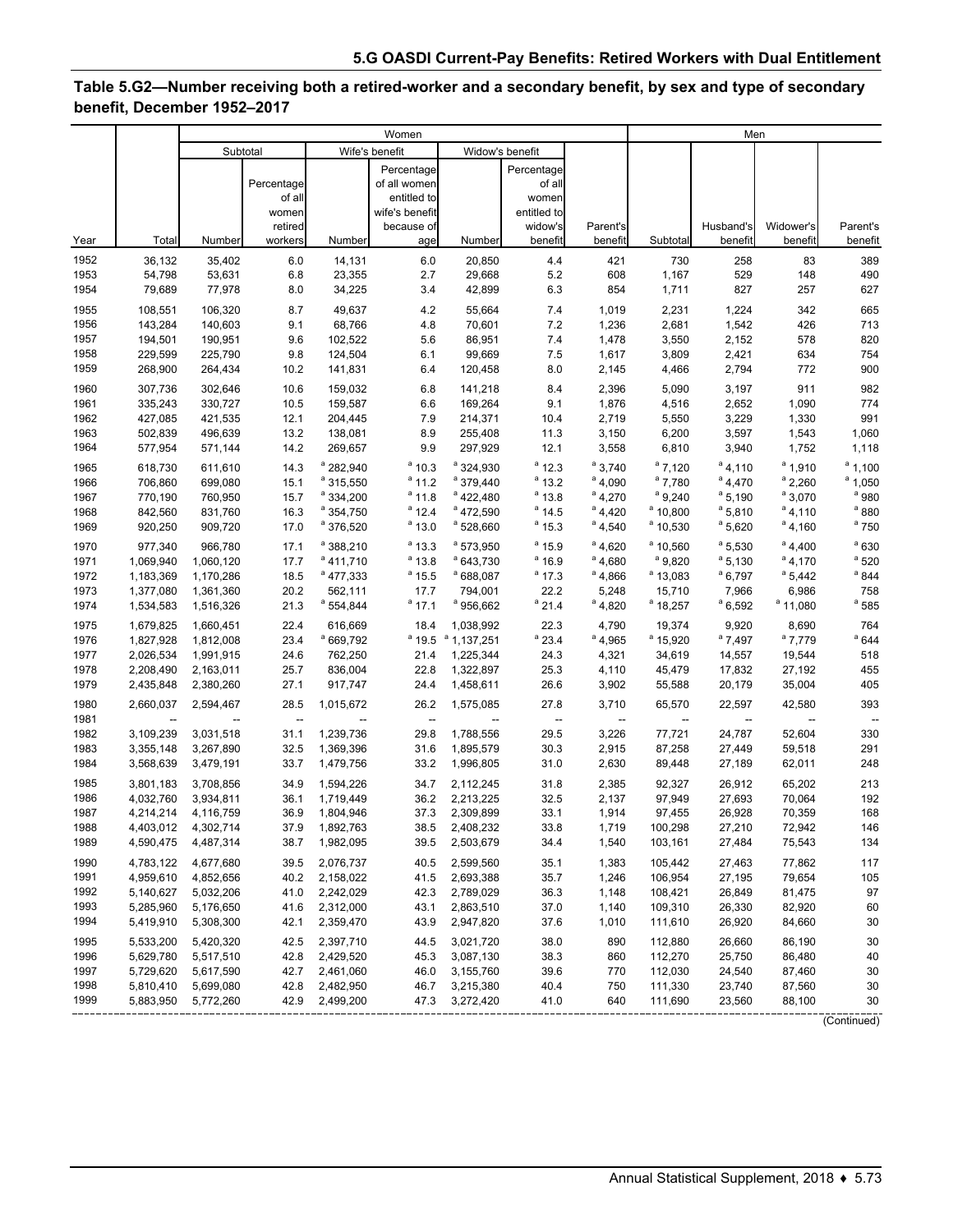### **Table 5.G2—Number receiving both a retired-worker and a secondary benefit, by sex and type of secondary benefit, December 1952–2017—***Continued*

|      |           |           |            |                                   | Women          |           |             |          | Men      |           |           |          |  |
|------|-----------|-----------|------------|-----------------------------------|----------------|-----------|-------------|----------|----------|-----------|-----------|----------|--|
|      |           |           | Subtotal   | Wife's benefit<br>Widow's benefit |                |           |             |          |          |           |           |          |  |
|      |           |           |            |                                   | Percentage     |           | Percentage  |          |          |           |           |          |  |
|      |           |           | Percentage |                                   | of all women   |           | of all      |          |          |           |           |          |  |
|      |           |           | of all     |                                   | entitled to    |           | women       |          |          |           |           |          |  |
|      |           |           | women      |                                   | wife's benefit |           | entitled to |          |          |           |           |          |  |
|      |           |           | retired    |                                   | because of     |           | widow's     | Parent's |          | Husband's | Widower's | Parent's |  |
| Year | Total     | Number    | workers    | Number                            | age            | Number    | benefit     | benefit  | Subtotal | benefit   | benefit   | benefit  |  |
| 2000 | 6,009,800 | 5,896,390 | 42.9       | 2,568,470                         | 48.2           | 3,327,360 | 41.6        | 560      | 113.410  | 24,660    | 88,720    | 30       |  |
| 2001 | 6.076.350 | 5.961.580 | 42.9       | 2.583.730                         | 48.9           | 3.377.330 | 42.4        | 520      | 114,770  | 25.570    | 89,170    | 30       |  |
| 2002 | 6,134,800 | 6,016,680 | 42.7       | 2,591,820                         | 49.5           | 3,424,390 | 43.0        | 470      | 118,120  | 27,090    | 91,000    | 30       |  |
| 2003 | 6,183,070 | 6,063,250 | 42.4       | 2,602,590                         | 50.1           | 3,460,280 | 43.7        | 380      | 119.820  | 28,160    | 91,640    | 20       |  |
| 2004 | 6,229,670 | 6,107,410 | 42.0       | 2,618,980                         | 50.7           | 3,488,020 | 44.3        | 410      | 122,260  | 29,070    | 93,170    | 20       |  |
| 2005 | 6.289.650 | 6.164.730 | 41.6       | 2,650,260                         | 51.4           | 3.514.100 | 44.9        | 370      | 124.920  | 30.070    | 94.810    | 40       |  |
| 2006 | 6,347,442 | 6,216,955 | 41.2       | 2,676,186                         | 52.1           | 3,540,363 | 45.6        | 406      | 130.487  | 31,650    | 98,794    | 43       |  |
| 2007 | 6,406,313 | 6,271,488 | 40.7       | 2,706,165                         | 52.8           | 3,564,946 | 46.1        | 377      | 134,825  | 33,613    | 101,168   | 44       |  |
| 2008 | 6,474,588 | 6,334,322 | 40.0       | 2,745,455                         | 53.8           | 3.588.472 | 46.7        | 395      | 140.266  | 36,136    | 104,085   | 45       |  |
| 2009 | 6,589,036 | 6,442,116 | 39.2       | 2,822,655                         | 54.8           | 3,619,057 | 47.3        | 404      | 146,920  | 39,640    | 107,239   | 41       |  |
| 2010 | 6.679.529 | 6.524.650 | 38.4       | 2.874.713                         | 55.6           | 3.649.546 | 47.3        | 391      | 154.879  | 43,569    | 111,267   | 43       |  |
| 2011 | 6,753,427 | 6,589,996 | 37.5       | 2,914,913                         | 56.2           | 3,674,690 | 48.4        | 393      | 163.431  | 47,857    | 115,529   | 45       |  |
| 2012 | 6,834,461 | 6,661,358 | 36.7       | 2,958,387                         | 56.8           | 3,702,591 | 49.0        | 380      | 173.103  | 52,800    | 120,251   | 52       |  |
| 2013 | 6,910,051 | 6,726,312 | 35.8       | 2,994,570                         | 57.2           | 3,731,365 | 49.6        | 377      | 183,739  | 58,212    | 125,478   | 49       |  |
| 2014 | 6,976,357 | 6,781,271 | 34.9       | 3,018,695                         | 57.4           | 3,762,211 | 50.1        | 365      | 195,086  | 64,019    | 131,019   | 48       |  |
| 2015 | 7,040,278 | 6,832,565 | 34.2       | 3,035,977                         | 57.4           | 3,796,226 | 50.7        | 362      | 207.713  | 70,122    | 137,542   | 49       |  |
| 2016 | 7,105,492 | 6,884,105 | 33.4       | 3,050,314                         | 57.4           | 3,833,443 | 51.3        | 348      | 221.387  | 76,590    | 144,750   | 47       |  |
| 2017 | 7,163,736 | 6,928,155 | 32.6       | 3,052,136                         | 57.5           | 3,875,672 | 51.9        | 347      | 235,581  | 82,904    | 152,629   | 48       |  |

SOURCE: Social Security Administration, Master Beneficiary Record. Data for 1993–2005 are based on a 10 percent sample. All other years are 100 percent data. NOTE: -- = not available.

a. Distributions by type of secondary benefit are estimated.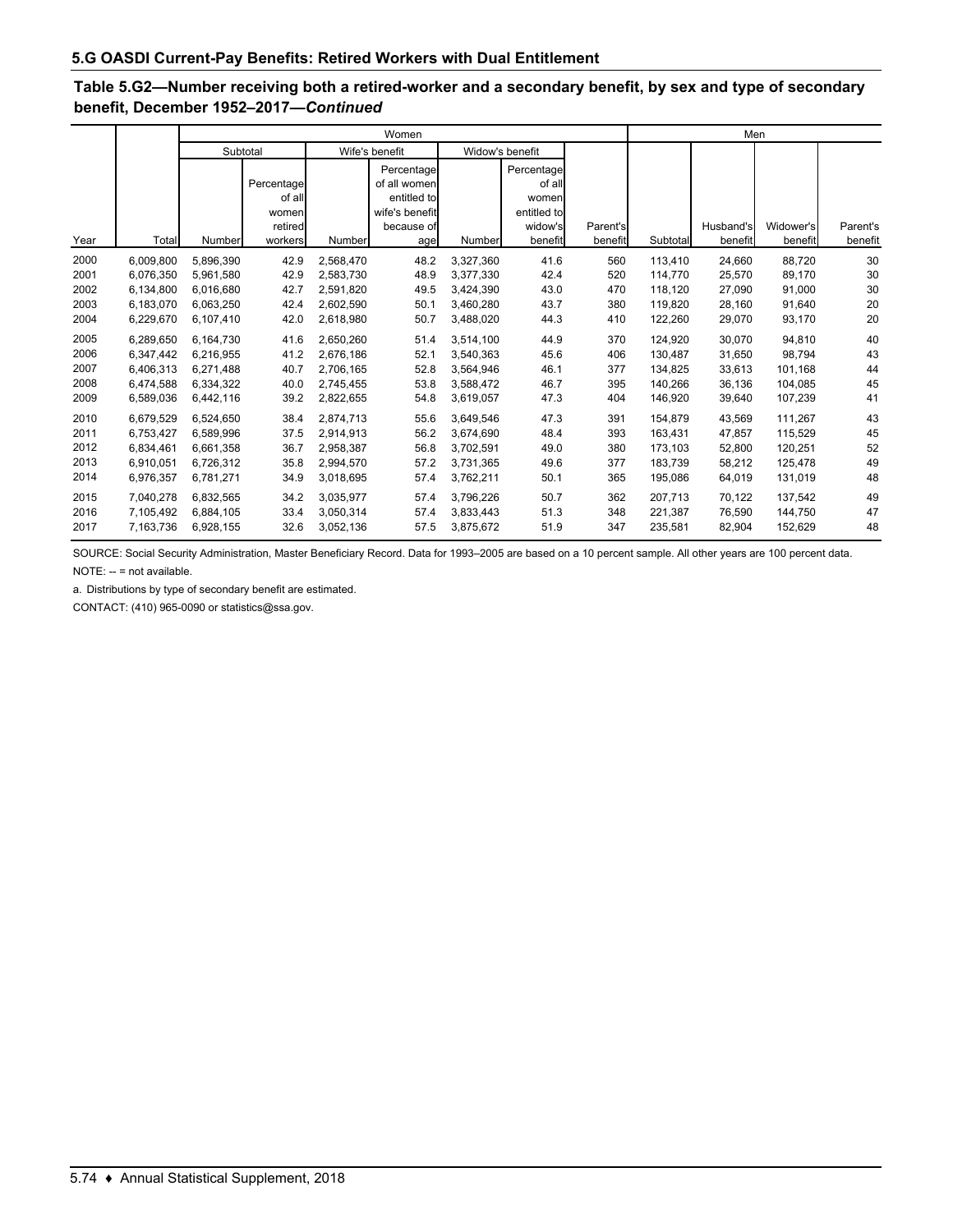### **Table 5.G3—Number receiving both a retired-worker and a secondary benefit and average monthly benefit, by type of secondary benefit, December 2017**

|                                     |           |                  | Average monthly benefit (dollars) |                                                  |  |  |
|-------------------------------------|-----------|------------------|-----------------------------------|--------------------------------------------------|--|--|
| Type of secondary benefit           | Number    | Combined benefit |                                   | Retired-worker benefit Reduced secondary benefit |  |  |
| All dually entitled retired workers | 7,163,736 | 1,261.07         | 715.23                            | 545.83                                           |  |  |
| Wives and husbands                  | 3,135,040 | 866.95           | 589.14                            | 277.81                                           |  |  |
| Wives of-                           | 3.052.136 | 868.79           | 589.31                            | 279.47                                           |  |  |
| <b>Retired workers</b>              | 3.010.975 | 870.19           | 590.28                            | 279.92                                           |  |  |
| Disabled workers                    | 41.161    | 765.86           | 518.96                            | 246.90                                           |  |  |
| Husbands of-                        | 82,904    | 799.32           | 582.65                            | 216.67                                           |  |  |
| <b>Retired workers</b>              | 79.241    | 804.95           | 586.92                            | 218.03                                           |  |  |
| Disabled workers                    | 3,663     | 677.47           | 490.14                            | 187.33                                           |  |  |
| Widow(er)s                          | 4,028,301 | 1.567.77         | 813.37                            | 754.40                                           |  |  |
| Widows                              | 3.875.672 | 1.570.01         | 801.79                            | 768.22                                           |  |  |
| Widowers                            | 152,629   | 1,510.86         | 1,107.37                          | 403.49                                           |  |  |
| Parents                             | 395       | 1.444.98         | 655.15                            | 789.83                                           |  |  |

SOURCE: Social Security Administration, Master Beneficiary Record, 100 percent data.

NOTE: Totals do not necessarily equal the sum of rounded components.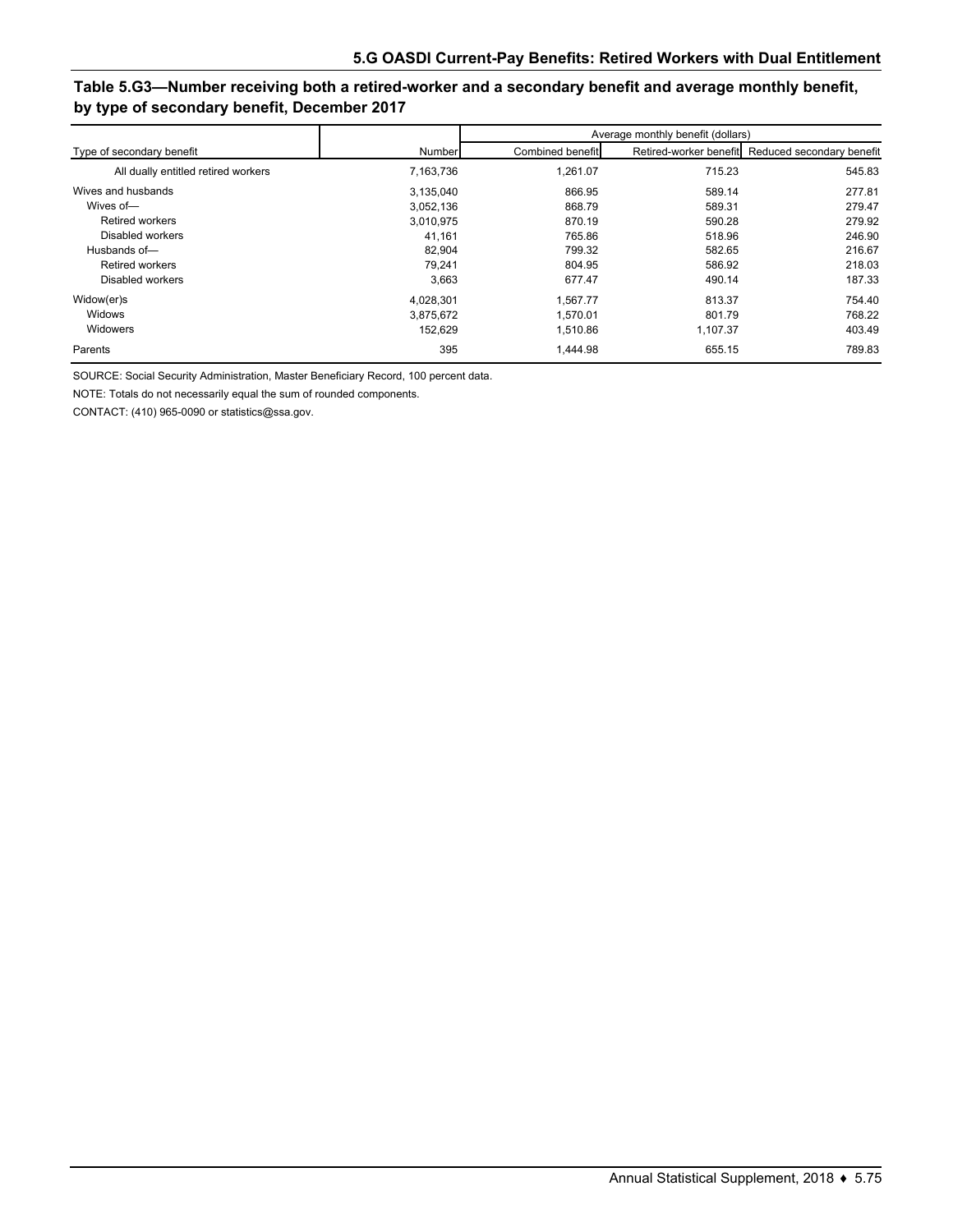### **Table 5.G4—Number receiving both a retired-worker and a secondary benefit, average monthly benefit, and retired-worker benefit as a percentage of combined benefit, December 2017**

|                                          | Number            |               | Average combined monthly benefit<br>(dollars) |            | Retired-worker benefit as a percentage of<br>combined monthly benefit |            |  |
|------------------------------------------|-------------------|---------------|-----------------------------------------------|------------|-----------------------------------------------------------------------|------------|--|
| Total combined monthly benefit (dollars) | Wives or husbands | Widow(er)s    | Wives or husbands                             | Widow(er)s | Wives or husbands                                                     | Widow(er)s |  |
| All dually entitled retired workers      | $a$ 3, 135, 040   | $b$ 4,028,301 | 863.22                                        | 1,566.11   | 69                                                                    | 54         |  |
| Less than 200.00                         | 5,075             | 1,681         | 150.99                                        | 154.63     | 73                                                                    | 75         |  |
| 200.00-249.90                            | 5,319             | 1,726         | 226.57                                        | 226.75     | 74                                                                    | 73         |  |
| 250.00-299.90                            | 10,879            | 2,444         | 277.81                                        | 276.07     | 72                                                                    | 70         |  |
| 300.00-349.90                            | 19,020            | 3,384         | 326.06                                        | 325.81     | 71                                                                    | 67         |  |
| 350.00-399.90                            | 26,118            | 4,502         | 375.62                                        | 375.38     | 69                                                                    | 66         |  |
| 400.00-449.90                            | 34,216            | 5,443         | 425.53                                        | 426.65     | 68                                                                    | 64         |  |
| 450.00-499.90                            | 43,199            | 6,447         | 475.58                                        | 475.46     | 67                                                                    | 63         |  |
| 500.00-549.90                            | 56,199            | 9,422         | 525.66                                        | 526.39     | 66                                                                    | 62         |  |
| 550.00-599.90                            | 75,345            | 13,229        | 576.03                                        | 575.64     | 67                                                                    | 63         |  |
| 600.00-649.90                            | 109,709           | 18,427        | 626.09                                        | 625.93     | 69                                                                    | 64         |  |
| 650.00-699.90                            | 168,147           | 23,426        | 676.57                                        | 675.33     | 69                                                                    | 64         |  |
| 700.00-749.90                            | 249,030           | 29,200        | 725.52                                        | 724.89     | 70                                                                    | 65         |  |
| 750.00-799.90                            | 321,789           | 34,286        | 775.55                                        | 774.97     | 70                                                                    | 65         |  |
| 800.00-849.90                            | 363,698           | 40,597        | 824.73                                        | 825.40     | 71                                                                    | 65         |  |
| 850.00-899.90                            | 366,532           | 46,827        | 874.39                                        | 875.21     | 70                                                                    | 65         |  |
| 900.00-949.90                            | 317,296           | 54,596        | 923.54                                        | 925.12     | 70                                                                    | 64         |  |
| 950.00-999.90                            | 247,277           | 62,963        | 973.48                                        | 975.25     | 69                                                                    | 64         |  |
| 1,000.00-1,049.90                        | 190,820           | 72,945        | 1,023.49                                      | 1,025.17   | 68                                                                    | 63         |  |
| 1,050.00-1,099.90                        | 147,609           | 84,190        | 1,073.55                                      | 1,075.07   | 67                                                                    | 62         |  |
| 1,100.00-1,149.90                        | 114,695           | 97,361        | 1,123.60                                      | 1,125.12   | 65                                                                    | 61         |  |
| 1,150.00-1,199.90                        | 88,250            | 112,543       | 1,173.40                                      | 1,175.00   | 64                                                                    | 61         |  |
| 1,200.00-1,249.90                        | 65,985            | 130,682       | 1,223.48                                      | 1,224.84   | 63                                                                    | 60         |  |
| 1,250.00-1,299.90                        | 48,438            | 152,702       | 1,273.06                                      | 1,275.18   | 62                                                                    | 58         |  |
| 1,300.00-1,349.90                        | 34,741            | 171,857       | 1,323.88                                      | 1,324.87   | 61                                                                    | 57         |  |
| 1,350.00-1,399.90                        | 23,093            | 186,428       | 1,370.36                                      | 1,374.86   | 60                                                                    | 56         |  |
| 1,400.00-1,449.90                        | 1,298             | 210,593       | 1,413.93                                      | 1,425.60   | 57                                                                    | 55         |  |
| 1,450.00-1,499.90                        | 261               | 238,967       | 1,474.07                                      | 1,474.47   | 46                                                                    | 53         |  |
| 1,500.00-1,549.90                        | 172               | 221,305       | 1,525.99                                      | 1,523.97   | 45                                                                    | 53         |  |
| 1,550.00-1,599.90                        | 107               | 197,297       | 1,571.87                                      | 1,574.14   | 42                                                                    | 52         |  |
| 1,600.00-1,649.90                        | 94                | 182,281       | 1,623.01                                      | 1,624.34   | 38                                                                    | 52         |  |
| 1,650.00 or more                         | 629               | 1,610,550     | 1,987.51                                      | 1,976.24   | 30                                                                    | 48         |  |

SOURCE: Social Security Administration, Master Beneficiary Record, 100 percent data.

a. Includes 82,904 husbands.

b. Includes 152,629 widowers.